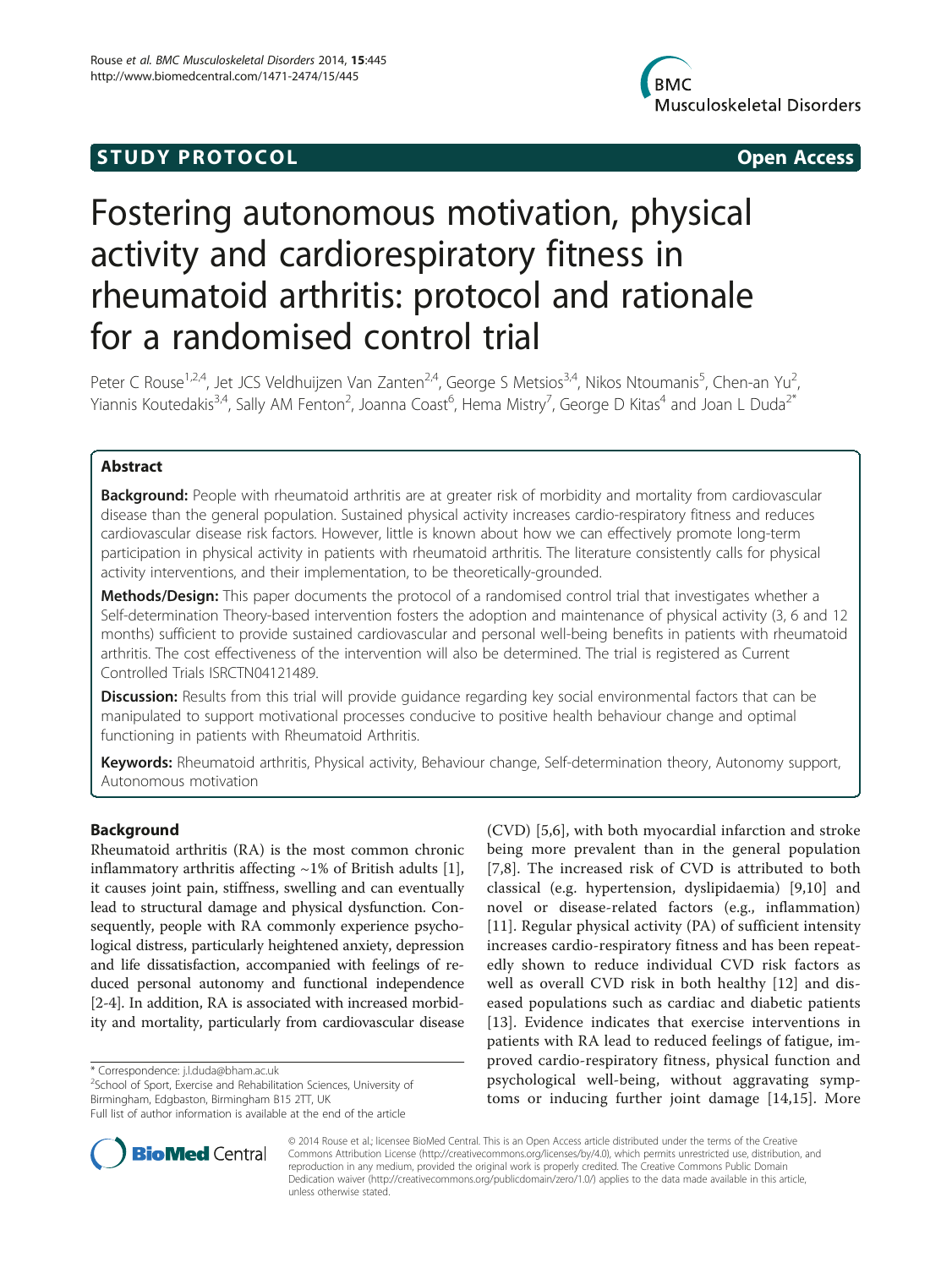recently, regular exercise was also shown to improve the cardiovascular risk profile in patients with RA [\[16,17\]](#page-7-0).

#### Physical activity and rheumatoid arthritis

Even though RA patients are aware of the benefits of PA [[18,19\]](#page-7-0), the majority of the patients are not physically active [[20,21\]](#page-7-0). However, regular PA is a realistic and important component to a holistic treatment programme for this patient group. As mentioned above, a recent study revealed that an individualised exercise intervention induced reductions in CVD risk in patients with RA [[12\]](#page-7-0). Patients who received the exercise intervention showed reductions in blood pressure, lipid ratio and inflammation, as well as increases in fitness and functional ability, compared to an advice-only control group. In other patient groups (e.g., hypertensive and overweight patients), exercise training programmes of several weeks or months in duration have enhanced insulin sensitivity [[22\]](#page-7-0), reduced blood pressure [[23\]](#page-7-0), improved lipoprotein profile and decreased body fatness [\[24](#page-7-0)], and may even have an anti-inflammatory effect [[25](#page-7-0)]. These data clearly suggest that most CVD risk factors, which are particularly pronounced in RA patients, can be beneficially modified by increasing levels of PA engagement [\[14,26](#page-7-0)]. Still, whilst such exercise programmes have demonstrated short-term improvements in patient health [\[27](#page-7-0)], there is no compelling evidence for sustained participation in PA post programmes and associated long-term improvements in specific outcomes. Indeed, the possible cardiovascular benefits of exercise only persist with continued and long-term PA participation. Understanding the processes linked to adherence to individualised exercise protocols after cessation of structured programmes is therefore central to the success of PA promotion programmes which seek to bring about lasting health benefits. The mechanisms underlying maintenance of PA engagement have not been studied in RA patients [\[14\]](#page-7-0). Therefore, research is needed to understand how to optimally support long-term PA participation in this patient group.

This paper documents the rationale for, and protocol of a randomised control trial (RCT) that compares two 3 month exercise programmes, with the primary aim of improving cardio-respiratory fitness among patients with RA. The exercise component of both programmes is the same, but one programme is supplemented by a theoreticallygrounded behaviour change intervention. Specifically, this intervention aimed to target the key motivational processes underlying PA behaviour change, with the intention of encouraging the adoption and maintenance of PA and in turn, improving cardio-respiratory fitness among RA patients.

#### Theoretical framework

In order to take into account key underlying processes relevant to PA adherence and optimal functioning,

interventions should be theoretically based [[27,28\]](#page-7-0). Systematic and meta-analytic reviews [\[29,30](#page-7-0)] indicate that Self-determination Theory (SDT; [[31](#page-7-0)]) holds promise for understanding the processes that lead to sustained health behaviour change and well-being. SDT is concerned with the determinants and implications of 'why' we engage in specific behaviours. Specifically, SDT focuses on the degree to which people's motivation toward engagement in activities, such as PA, emanates from the self (i.e., is self-determined) or is driven by external or internal pressures. SDT proposes that when an activity is not intrinsically motivating, behaviour is guided by a variety of extrinsic regulations which are assumed to lie on a self-determination continuum, ranging from those that are more self-determined (or autonomous) to those that are less self-determined (or controlled) [[32\]](#page-7-0). Research grounded in SDT [[33](#page-7-0)], has highlighted the positive influence that autonomy support (e.g., eliciting and acknowledging perspectives, supporting self-initiative, offering choice, providing relevant information and minimizing pressure and control) can have on facilitating more autonomous motivation and health behaviour change, as well as associated physical and psychological health benefits [[34\]](#page-7-0).

To date, within the SDT-based literature centred on PA promotion, emphasis has been placed on the degree of autonomy support offered by a variety of exercise professionals (e.g. instructors and health fitness advisors [[35-](#page-7-0)[38](#page-8-0)]. According to SDT, the degree to which individuals experience well-being and are more autonomous in their motivation is influenced by the extent to which their innate psychological needs to feel competent, autonomous, and connected with others (sense of relatedness) are satisfied in a particular context or activity. SDT proposes that autonomy supportive interactions with significant others (e.g., exercise instructors, behavioural change counsellors) contribute to greater satisfaction of the 3 psychological needs of competence, autonomy, and relatedness, and in turn, enhanced autonomous motivation towards PA.

SDT-based investigations focussed on health behaviour change [including recent RCTs [\[39,40\]](#page-8-0) have shown that more self-determined regulations can predict adherence to medical prescriptions [\[41\]](#page-8-0), smoking cessation [[34](#page-7-0)], weight loss [[42](#page-8-0)], and glycemic control [\[43\]](#page-8-0). Research particularly targeting PA has revealed positive associations between autonomy support and need satisfaction and autonomous reasons for engaging in exercise [\[36,](#page-7-0)[44](#page-8-0)]. For example, previous studies have shown that more autonomous motives for exercise correspond to positive outcomes such as adherence [\[44\]](#page-8-0) and enhanced well-being [[35](#page-7-0)[,44](#page-8-0)-[46](#page-8-0)]. A cluster randomised control trial comparing a standard exercise referral scheme with an exercise referral intervention grounded in SDT, revealed that more health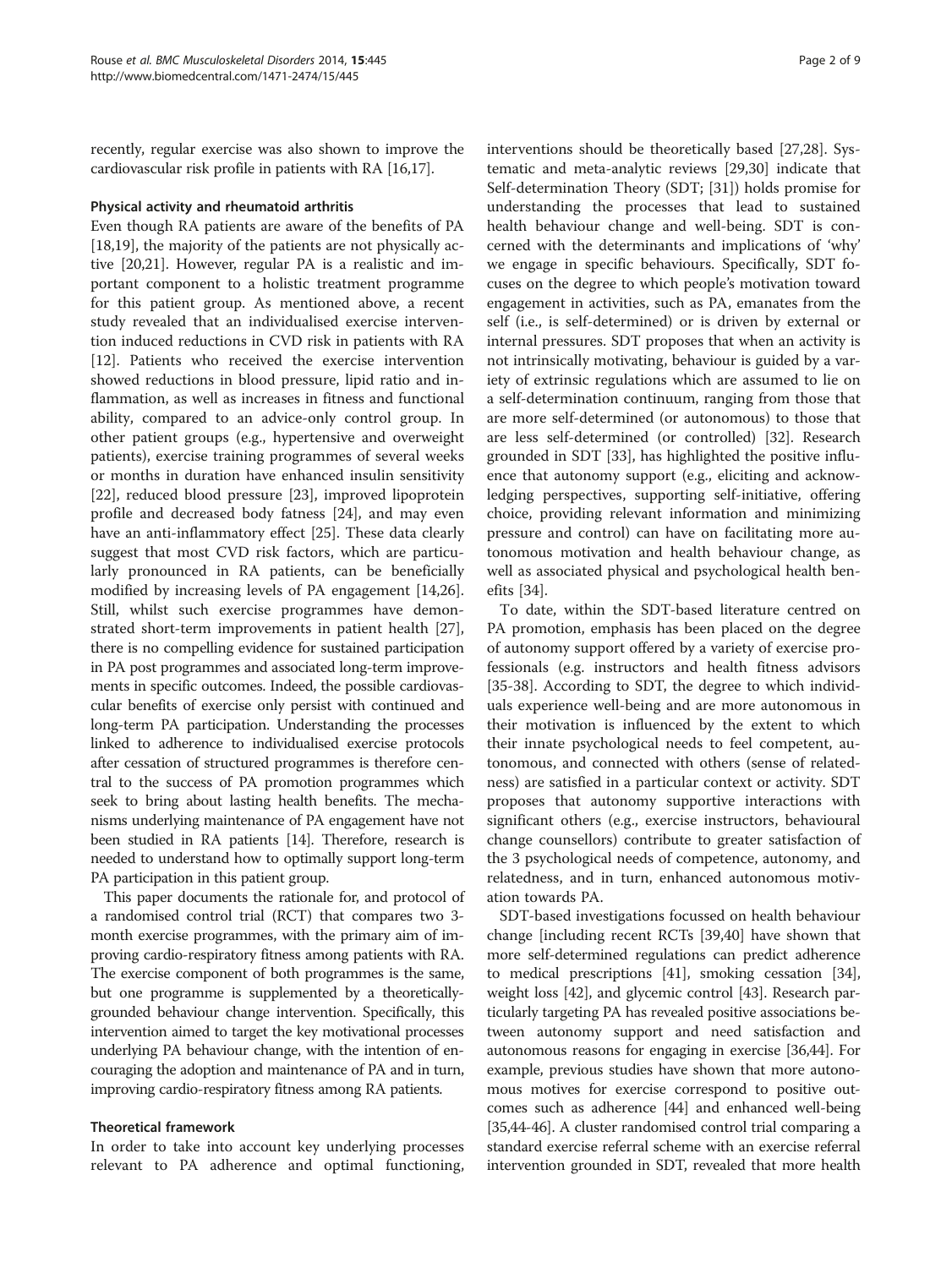and fitness advisor autonomy support corresponded to greater self-determined motivation over the course of the 12 week programme. Greater self-determined motivation corresponded to enhanced well-being and PA engagement at six months follow-up [[35](#page-7-0)]. In addition, a longitudinal study of overweight/obese individuals involved in an Exercise on Prescription programme [[36](#page-7-0)], demonstrated an increase in psychological need satisfaction over time corresponded to greater adherence to the 3-month exercise prescription and more autonomous motives for PA engagement. The latter was associated with greater wellbeing throughout the programme. With regards to RA patients, a recent study indicated that more autonomous motivation towards PA was significantly positively associated with higher levels of self-reported PA [[47\]](#page-8-0).

In clinical populations, PA promotion is primarily carried out via supervised, hospital based exercise programmes. However, RA patients are often inappropriately excluded from exercise programmes, which are known to reduce the risk of CVD in the general population. The present multi-component intervention is based on psychological theory as well as physiological principles of safe and appropriate exercise programmes for patients with RA [\[14\]](#page-7-0). In developing the intervention package, we assumed that the goals of maintained PA behaviour change and related positive health benefits necessitate the employment of different but complementary intervention strategies [[27](#page-7-0)]. As such, this trial reflects an interdisciplinary collaboration between researchers with expertise in behavioural and motivation psychology, exercise physiology and rheumatology.

#### Aims

The present RCT aims first, to investigate whether a SDT-based psychological intervention plus exercise programme customised for patients with RA, fosters the adoption and maintenance of PA (3, 6 and 12 months) sufficient to improve  $VO<sub>2</sub>$  max and sustain cardiovascular and personal well-being benefits in patients with RA, compared to a standard provision exercise programme customised for this particular patient group;. and second, whether this intervention is cost-effective relative to an exercise programme alone. Specifically, this RCT examined the effect of the intervention on RA patients' cardiorespiratory fitness ( $VO<sub>2</sub>$  max), PA levels (self-reported and objectively assessed), CVD risk factors (e.g., blood pressure, serological markers), RA disease activity and severity, and motivational processes underlying levels of PA engagement, immediately post-programme and at 6 and 12 month follow-up (Clinical trials registration number: ISRCTN04121489).

It is hypothesised that participants randomly allocated to the multi-component intervention arm will demonstrate more autonomous motivation for PA engagement, as well as higher levels of PA and more positive wellbeing immediately post intervention, and at 6 and 12 months follow-up, compared to participants who receive the exercise programme without psychological intervention. It is also hypothesised that higher adherence to the exercise programme will be associated with an improvement in cardio-respiratory fitness, quality of life and psychological well-being, as well as experiencing reductions in markers of CVD risk (e.g., blood pressure).

### Methods

Participants with RA were recruited from consecutive rheumatology outpatient clinics at the Dudley Group NHS Foundation Trust in the UK, with recruitment taking place over a 30 month period. Patients with RA, according to the ACR criteria [\[48](#page-8-0)], and without co-morbidities prohibiting exercise were recruited. Exclusion criteria were recent joint surgery (in preceding 6 months), fibromyalgia and co-morbidity incompatible with exercise as per ACSM guidelines. Ethical approval was obtained from the Birmingham, East, North and Solihull Research NHS Ethics Committee (protocol number 10/H1206/59).

#### Protocol

Patients that satisfied the inclusion criteria were approached by a member of the research team in the waiting room of rheumatology clinics and provided with information about the study. After written consent was obtained, participants were randomised into the intervention or control condition. Randomisation was completed by a third party (Cancer Clinical Trials Unit, University of Birmingham) and stratified based on gender. Participants randomised to the experimental arm were provided with an additional information sheet concerning the content of the psychological intervention (see Table [1\)](#page-3-0), and then reconsented. The two stages of consent were necessary to reduce contamination between the two arms, as providing a complete description of the psychological intervention to participants in both study arms would have jeopardised the internal validity of the study.

All participants were invited to participate in a 3-month exercise programme in a local gym. The cost of the gym membership was covered to remove this known barrier to PA engagement in gym-based activities [\[49\]](#page-8-0). Participants completed assessments at 4 time points: baseline (before starting the exercise programme), 3 months (immediately following the completion of the exercise programme), 6 months and 12 months. Each time point consisted of securing 2 different arrays of assessments. Assessments were carried out at the Clinical Research Unit within the Dudley Group NHS Foundation Trust, 7 days apart. During the first assessment appointment (approximately 30 minutes), a fasted blood sample was taken and participants were asked to complete a questionnaire pack (See Table [2\)](#page-4-0). A sub-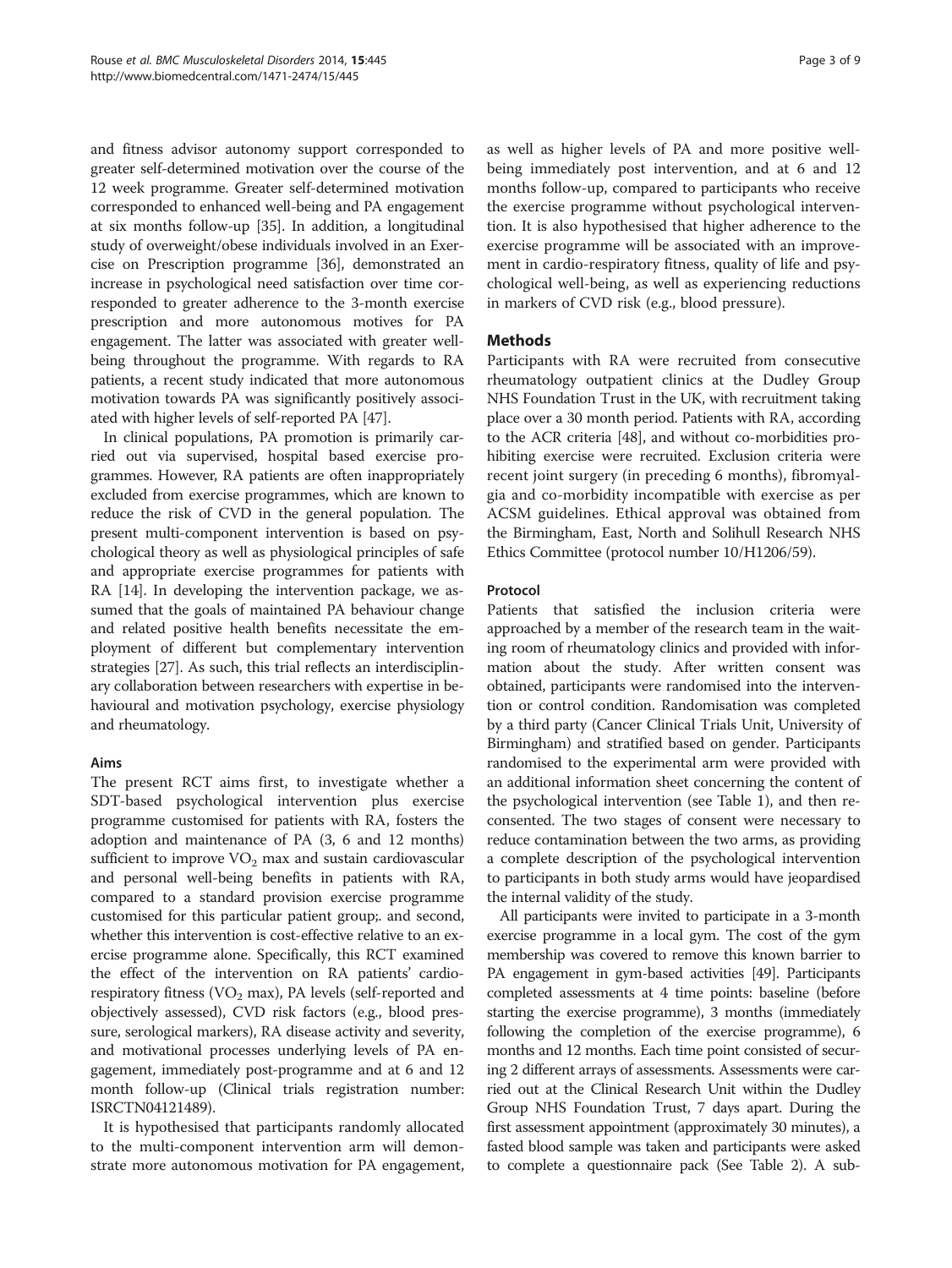| <b>Consultation Contact</b> |              |         | Duration Behaviour change techniques                                                                                                                                                                                   |  |
|-----------------------------|--------------|---------|------------------------------------------------------------------------------------------------------------------------------------------------------------------------------------------------------------------------|--|
| Baseline                    | Face to face | 60 mins | · Elicit and acknowledge positive and negative experiences and emotions towards physical activity                                                                                                                      |  |
|                             |              |         | • Identify the patient's knowledge regarding the benefits associated with increasing physically active<br>behaviour specific to RA; gear discussions of these benefits to what is personally meaningful to the patient |  |
|                             |              |         | • Provide additional information requested by the patient                                                                                                                                                              |  |
|                             |              |         | . Encourage reflection on the links between physically active behaviour and personally meaningful life<br>goals or events                                                                                              |  |
|                             |              |         | • Decisional balance                                                                                                                                                                                                   |  |
|                             |              |         | • Patient centred goal setting                                                                                                                                                                                         |  |
| 1 month                     | Telephone    | 10 mins | • Support attempts to change behaviour                                                                                                                                                                                 |  |
|                             |              |         | • Normalize failed attempts to be physically active                                                                                                                                                                    |  |
|                             |              |         | • Problem solve to formulate strategies for enhancing self-efficacy                                                                                                                                                    |  |
|                             |              |         | • Elicit solutions to PA barriers                                                                                                                                                                                      |  |
|                             |              |         | • Revisit goals                                                                                                                                                                                                        |  |
| 2 month                     | Telephone    | 10 mins | • Encourage attempts made to be physically active                                                                                                                                                                      |  |
|                             |              |         | • Brainstorm solutions to PA barriers                                                                                                                                                                                  |  |
|                             |              |         | • Discuss patient goals for last period of programme                                                                                                                                                                   |  |
| 3 month                     | Face to face | 30 mins | • Recognise the internalisation of individual's PA participation                                                                                                                                                       |  |
|                             |              |         | • Have patients verbalise feelings towards physical activity                                                                                                                                                           |  |
|                             |              |         | • Discuss plans to be physically active in the future                                                                                                                                                                  |  |
|                             |              |         | . Information regarding where it is possible to be physically active                                                                                                                                                   |  |
| 5 month                     | Telephone    | 10 mins | • Discuss successful and failed attempts to maintain PA behaviour post exercise-programme                                                                                                                              |  |

#### <span id="page-3-0"></span>Table 1 Psychological intervention content for each contact with participants

sample (85%) of participants were provided with an Actigraph accelerometer (GT3X) to be worn for 7 days. Verbal and written instructions were provided detailing how the accelerometer should be worn and a demonstration given. Participants were requested to wear the device for the next 7 days, only removing for showering/bathing.

At the second assessment appointment (taking approximately 50 minutes), an exercise tolerance test (ETT) with electrocardiography (ECG) was conducted by two trained exercise and cardiac physiologists. Assessors were blinded to the intervention arm (i.e., experimental vs. control) to which participants were randomised. Participants returned the accelerometer and completed a self-report measure of PA (i.e., The International Physical Activity Questionnaire; IPAQ) [\[50\]](#page-8-0) along with a demographic information sheet. See Figure [1](#page-4-0) for the study flow diagram.

#### Physical activity intervention

All participants, regardless of study arm, participated in a 3-month exercise programme. To avoid contamination, the two arms completed the programmes at two separate gym centres. Both gym centres were similar in terms of facilities, size, available equipment, environment. Gym instructors at both exercise centres received training in how to support patients with RA by the same exercise physiologist with extensive experience in developing exercise programmes appropriate for patients with RA. This training consisted of information about RA in general, how to develop a safe programme for this patient group, as well as the potential physical and psychological barriers RA patients may encounter while participating in an exercise programme.

Following the baseline assessment of cardio-respiratory fitness, an individualised 3-month exercise programme was developed, using all available equipment (treadmills, hand ergometers, etc) and according to the patient's preference and ability [\[26](#page-7-0)]. In line with the American College of Sports Medicine (ACSM) guidelines (2005) for exercise prescription, participants were asked to exercise at 60-75% of their  $VO<sub>2</sub>$  max (indicated by monitored heart rate) for a duration greater than 30 min during each exercise session. All exercise sessions were designed to last approximately 55mins and consisted of10mins warm-up, 30-40mins main session, and 5-10mins cooling down.

Exercisers provided one-to-one supervision to participants during their initial exercise session. This first gym session served as an induction to the exercise equipment and exercise programme. In the case that a participant required further assistance, full supervision was provided until he or she felt familiar and comfortable with the equipment and confident to exercise alone. Thereafter, patients exercised in a semi-supervised setting. Instructors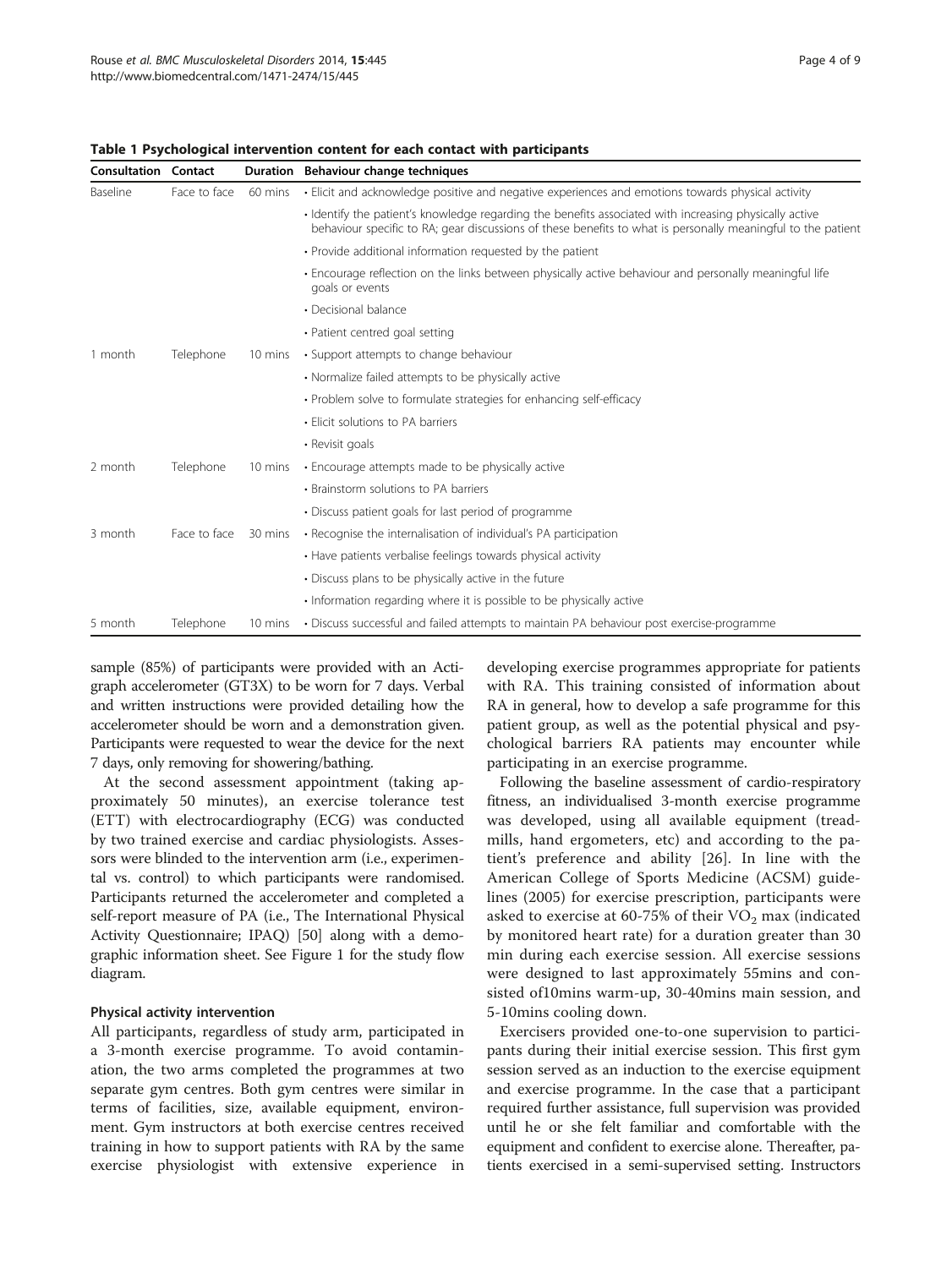<span id="page-4-0"></span>

|  |  | Table 2 Secondary outcome measures for the RCT |  |  |  |  |  |
|--|--|------------------------------------------------|--|--|--|--|--|
|--|--|------------------------------------------------|--|--|--|--|--|

| Outcome                                             | <b>Measure</b>                                                      |  |  |  |  |
|-----------------------------------------------------|---------------------------------------------------------------------|--|--|--|--|
| Physical activity related                           |                                                                     |  |  |  |  |
| Physical activity adherence                         | Attendance                                                          |  |  |  |  |
| Physical activity (self-report)                     | International Physical Activity<br>Questionnaire [50]               |  |  |  |  |
| Physical activity (objective)                       | Actigraph GT3X                                                      |  |  |  |  |
| Autonomy support<br>(fitness instructor)            | Health Care Climate Questionnaire [42]                              |  |  |  |  |
| Autonomy support<br>(important others & PA advisor) | Important Other Care Climate<br>Questionnaire [51]                  |  |  |  |  |
| Need satisfaction                                   | Need Satisfaction in Exercise<br>Questionnaire [52]                 |  |  |  |  |
| Motivational regulations                            | Behavioural Regulations in<br>Exercise Ouestionnaire-2 [53]         |  |  |  |  |
| <b>Health related</b>                               |                                                                     |  |  |  |  |
| Acute phase response                                | Routine laboratory assessments<br>(i.e., C-Reactive Protein)        |  |  |  |  |
| Disease activity                                    | Disease Activity Score 28 [54]                                      |  |  |  |  |
| Quality of life                                     | EQ-5D-3L [55]                                                       |  |  |  |  |
| Anxiety & depression                                | Hospital Anxiety and Depressions<br>Scale [56]                      |  |  |  |  |
| Well-being                                          | Subjective Vitality Scale [57]                                      |  |  |  |  |
| Fatigue                                             | Multidimensional Assessment of<br>Fatique Scale [58]                |  |  |  |  |
| Physical function                                   | Stanford Health Assessment<br>Questionnaire (Kirwan & Reeback) [59] |  |  |  |  |
| Pain                                                | McGill Pain Questionnaire [60]                                      |  |  |  |  |
| <b>Economic costing</b>                             |                                                                     |  |  |  |  |
| Changes in capability                               | ICECAP-A [61,62]                                                    |  |  |  |  |
| Quality-adjusted life-years                         | EQ-5D-3L [55,63]                                                    |  |  |  |  |

were available to assist if patients required any further support, or in case of emergency. In total, three exercise sessions per week were recommended to all participants; two sessions conducted in the gym environment within the designated exercise centre, and one session at home. Objective attendance records were obtained from both exercise centres. At the end of the 3-month programme, patients were left to their own devices to continue their engagement in PA.

#### Psychological intervention

For patients randomised to the experimental arm, the individualised 3-month exercise programme was supplemented by psychological intervention strategies grounded in SDT [\[64\]](#page-8-0). Strategies aimed to facilitate the adoption and maintenance of PA, whilst supporting the patients' autonomous motivation for PA engagement and psychological well-being via one-to-one consultations with a PA behavioural change counsellor [[64](#page-8-0)]. The counsellor had contact with each patient at 4 time points during the 3-



month exercise programme (i.e., a 1 hr face to face consultation at programme induction, brief consultations via telephone at 1 and 2 months, and an approximately 30 min face to face consultation at 3 months). As the literature points to the need for a follow up consultation when participants are trying to maintain their PA post-exercise programme [\[65\]](#page-8-0), a final telephone consultation took place at 5 months (i.e., 2 months following the end of the exercise intervention). This approach is in line with the recommendations of Hillsdon and colleagues [[66](#page-8-0)] regarding the minimal frequency of intervention occasions, and recent work involving SDT-grounded exercise on referral consultations [[28](#page-7-0)]. This protocol also parallels the SDT-based behavioural change interventions employed by Williams and colleagues [[40](#page-8-0)] (smoking cessation/dietary change) and other researchers centred on PA promotion specifically [[67\]](#page-8-0).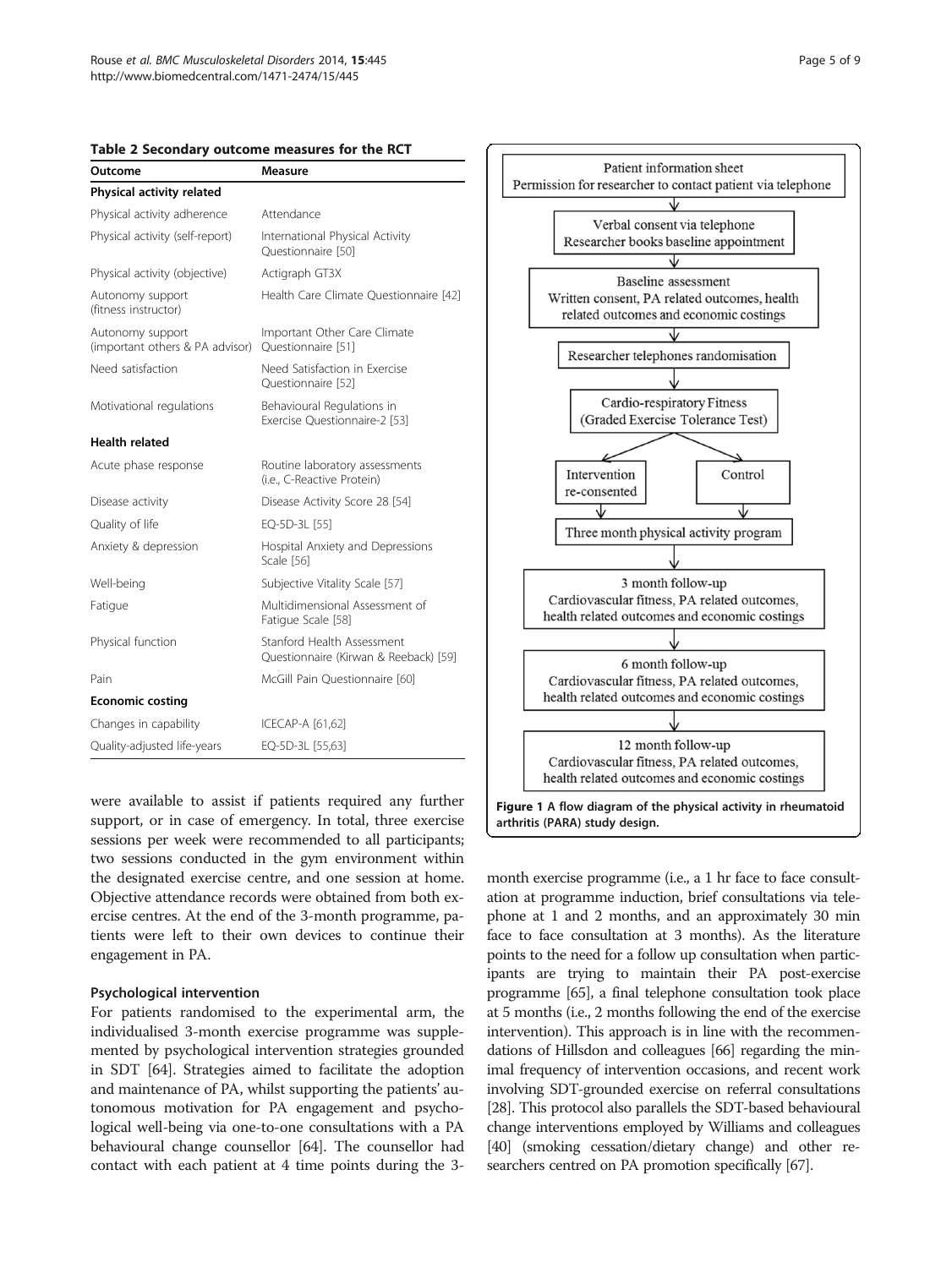The counsellor was trained to employ particular strategies and approaches targeting the promotion of more autonomous motivation for PA behaviour change in the participant. For example, during the initial consultation, the counsellor elicited and acknowledged positive and negative experiences and emotions towards PA, provided personally salient information regarding the benefits associated with increasing physically active behaviour specific to RA, and encouraged reflection on the links between physically active behaviour and personally meaningful life goals or events. See Table [1](#page-3-0) for details of intervention content.

To reduce the potential that the exercise instructors who supervised the sessions might be creating an environment in the gym which is at odds to the perspective adopted within the one on one consultations, two 1.5 hours information sessions were provided. To create a need supportive exercise environment, exercise instructors at the experimental gym centre received information on the benefits of promoting autonomy (e.g,. offering choice of the types exercises included in his/her programme), providing structure to enhance feelings of competence (e.g., encouraging patients to ask question) and supporting relatedness (e.g., dedicating time and attention to the patient) during exercise sessions with RA patients. Within these sessions, the instructors were encouraged to identify current good practice and generate strategies by which they could be more need supportive when supervising gym activities.

#### **Outcomes**

#### Primary outcome

Cardio-respiratory fitness (CRF) was the primary outcome and was assessed using a graded exercise tolerance test, either on a treadmill (HP Cosmos Mercury, Nussdorf-Traunstein, Germany) or an exercise bike (Lode, The Netherlands), depending on the patient's ability and preference. Based on guidelines from the American Heart Association, an individualised test protocol was utilised to assess CRF [\[68\]](#page-8-0). The testing initiated in most cases at 2mph and 1% inclination. The speed increased by 0.5mph every 1 minute until 4.0mph followed, thereafter, by inclination increases every 30 seconds by 1%. In all cases, the aim was to achieve exhaustion within 7-12 minutes. CRF was determined using a calibrated breath-bybreath system (Metalyzer 3B, CORTEX Biophysik GmbH, Leipzig, Germany) allowing continuous measurement of oxygen uptake  $(VO_2)$ , and lung ventilation, determined once every 30 seconds. Additionally, blood pressure was monitored and heart rate and function were continuously assessed via a 12 lead electrocardiogram.

#### Secondary outcomes

#### CVD risk factors

Resting blood pressure and serological risk factors, including full blood count, serum biochemistry, Erythrocyte

Segmentation Rate (ESR), high-sensitivity C-Reactive Protein (hsCRP), blood glucose, lipids and thrombotic variables were assessed using routine laboratory procedures. Internal quality controls on all analysers are carried out daily, and external quality controls fortnightly, utilising the Welsh External Quality Assurance Screen (WEQAS). On the basis of these individual CVD risk factors, the 10-year CVD event probability was calculated using the latest (2006) version of the Joint British Societies' risk calculator [[69\]](#page-8-0).

#### Physical activity behaviours

(a) Adherence to intervention: assessment of attendance at weekly exercise sessions, (b) self reported PA was be assessed using the International Physical Activity Questionnaire (IPAQ) [\[50\]](#page-8-0). The IPAQ measures the level of PA across four domains; leisure time PA, domestic and gardening (yard) activities, work − related PA, and transport − related PA, and (c) objective PA assessed by Actigraph accelerometers (GT3X) over a 7 day period in a sub-sample from each arm (experimental,  $N = 50$ , control,  $N = 48$ ).

#### Health and well being indicators

(a) Health related quality of life was measured using the EuroQol, five dimensions, three levels (EQ-5D-3L) [\[55](#page-8-0)]. The EQ-5D-3L determines self-assessed problems across five items of mobility, self-care, usual activities, pain/discomfort and anxiety/depression. Each item has three levels of severity: 'no problems', 'some problems' and 'severe problems'. The resulting health states were valued using the UK tariff [\[63\]](#page-8-0). (b) anxiety and depression were assessed using the Hospital Anxiety and Depression Status (HADS) questionnaire [\[56](#page-8-0)]. The HADS consists of 14 items (7 each for anxiety and depression) rated on various four-point scoring systems (c) positive mental health was assessed via the Subjective Vitality Scale [\[57](#page-8-0)], (d) capability wellbeing was assessed using the ICECAP-A capability index for adults [\[61\]](#page-8-0). The ICECAP-A consists of five items of Attachment, Stability, Achievement, Enjoyment and Autonomy. The resulting capability states were valued using the UK tariff [[62](#page-8-0)].

#### Motivation and processes of change

(a) Perceptions of autonomy support, perceived efficacy/ competence, autonomy, social connectedness with respect to PA engagement, and motivational regulations for exercise were determined using existing scales which were validated for use in the case of RA patients.

Perceptions of autonomy support were assessed using an adapted version of the Health Care Climate Questionnaire (HCCQ) [[42](#page-8-0)]. This 15 item scale was designed to measure the degree of autonomy support (vs. controllingness) perceived to be provided by the PA counsellor and their exercise instructor (e.g., I feel my PA advisor has provided me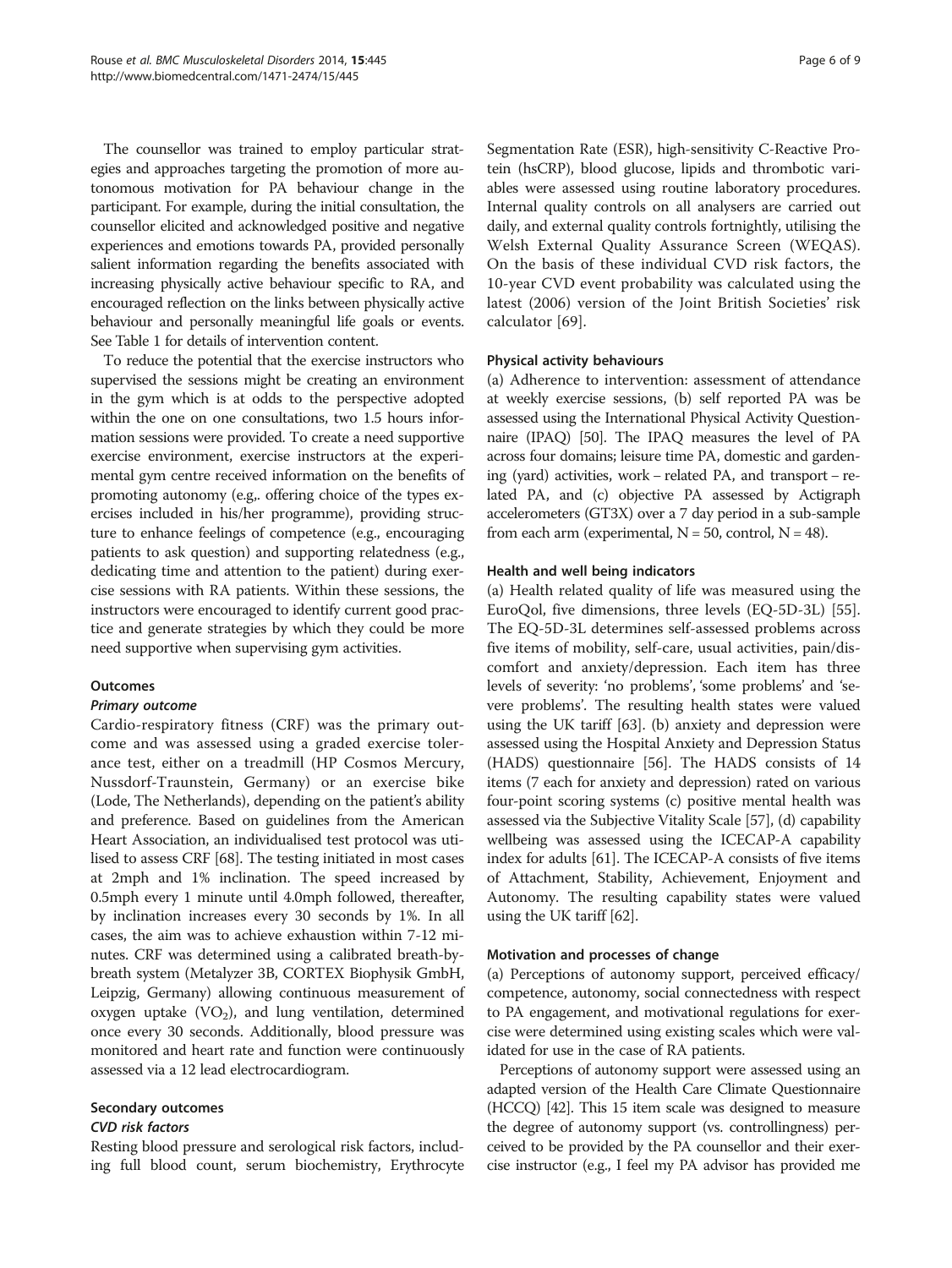with choices and options). Answers were responded to on a 7-point Likert scale ranging from 1 (strongly disagree) to 7 (strongly agree).

Perceived competence, autonomy and social connectedness were assessed via participants responses to the 18 item Psychological Need Satisfaction in Exercise Scale (PNES) [\[52\]](#page-8-0). This measure consists of three, six item subscales, i.e., perceived competence (e.g., I am confident that I can do even the most challenging exercises), autonomy (e.g., I feel free to exercise in my own way) and relatedness (e.g., I feel close to my exercise companions who appreciate how difficult exercise can be). Answers are rated on a 6-point Likert scale ranging from 1 (false) to 6 (true).

Motivation regulations were measured using an adapted version of the Behavioural Regulation in Exercise Questionnaire (BREQ-2) [\[53\]](#page-8-0). This 19 item questionnaire assesses behavioural regulation in the context of exercise. Specifically, participants are asked to respond to items reflecting intrinsic motivation (e.g., I exercise because it is fun), identified regulation (e.g., I value the benefits of exercise), introjected regulation (I feel guilty when I don't exercise), external regulation (e.g., I exercise because other people say I should), and amotivation (e.g. I don't see the point of exercising), rating their agreement with each statement on a 4-point Likert scale ranging from 0 (not true for me) to 4 (very true for me).

#### RA activity and severity

Disease Activity was measured using the DAS28 [\[54](#page-8-0)]. This is a composite assessment consisting of the patient's appraisal of overall health during the last week on a visual analogue scale, a 28 joint count and the current ESR. Acute phase response (i.e., CRP) was also measured using routine laboratory assessments. Physical function was assessed using the Anglicised version of the 40-item Stanford Health Assessment Questionnaire (HAQ) [[59](#page-8-0)]. Patients rated their ability (over the past week) to carry out 20 activities within eight aspects of daily living (dressing/grooming, rising, eating, walking, hygiene, reach grip and errands/tasks) on a four-point scale from 'without any difficulty' to 'unable to do'. For each aspect patients also responded whether they receive assistance from people or use specific devices. Pain was assessed using the McGill Pain Questionnaire [[60](#page-8-0)]. Patients are asked to rate 11 sensory descriptors (e.g., shooting, aching, splitting) and 4 affective descriptors (e.g., tiring, sickening) on an intensity scale ranging from 0 (none) to 3 (severe). Fatigue was measured using the Multidimensional Assessment of Fatigue scale (MAF) [\[58\]](#page-8-0). This 16-item scale measures four dimensions of fatigue: severity, distress, degree of interference in activities of daily living, and timing. Fourteen items contain numerical rating scales and two items have multiple-choice responses. Patients will be asked to reflect on fatigue patterns for the past week.

#### Economic analysis

The economic evaluation took the form of two costeffectiveness analyses from the perspective of the National Health Service (NHS). In the first, costs were related to the changes in quality-adjusted life-years (QALYs) developed using information collected from EQ-5D-3L [\[55,63](#page-8-0)]; in the second, costs were related to changes in capability using the ICECAP-A capability index for adults [\[61,62](#page-8-0)]. A secondary analysis took the form of a cost-consequences analysis reporting all trial outcomes and costs from the perspective of both NHS and patients.

#### Power calculations

Our power calculations (nQuery Advisor v 6.0, Statistical Solutions, MA, USA) were based on the primary outcome CRF and indicated that we needed 50 participants per group. This is sufficient to detect an estimated mean difference in CRF of 2 ml/kg/min (SD $_{diff}$  = 3) at 1 year between the 2 groups (power =  $80\%$ ; alpha =  $.05$ ), allowing for  $20\%$ drop out rate. However, groups were compared on an intention to treat basis, thus, even patients that drop-out were included in the analyses.

#### Statistical analysis strategy

Multilevel regression analyses were used to test the effect of the intervention on our outcome measures in comparison with the standard exercise provision arm, adjusting follow up scores for baseline scores (where available) and key baseline characteristics (e.g., age/sex, disease duration). Structural equation modelling was used to test a theorybased process model examining social psychological and motivation-related antecedents and mediators of change in targeted outcomes.

#### **Discussion**

This paper details the rationale and protocol for conducting an RCT investigating the effect of participation in two exercise programmes which were customised for people with RA, exercise only versus exercise with an additional psychological intervention that aimed to enhance the adoption and maintenance of PA, autonomous motivation for PA engagement, and associated indicators of health, QOL, and psychological well being. The psychological intervention was grounded in SDT [[64](#page-8-0)], a contemporary motivation theory that provides guidance regarding key social environmental factors that can be manipulated to support motivational processes conducive to positive health behaviour change and optimal functioning.

#### Abbreviations

PA: Physical activity; RA: Rheumatoid arthritis; CVD: Cardiovascular disease; CRF: Cardio-respiratory fitness; ETT: Exercise tolerance test; SDT: Selfdetermination theory; RCT: Randomised control trial; NHS: National health service; QALYs: Quality adjusted life years; EQ-5D-3L: EuroQol, five dimensions, three levels; ICECAP-A: Investigating choice experiments capability index for adults.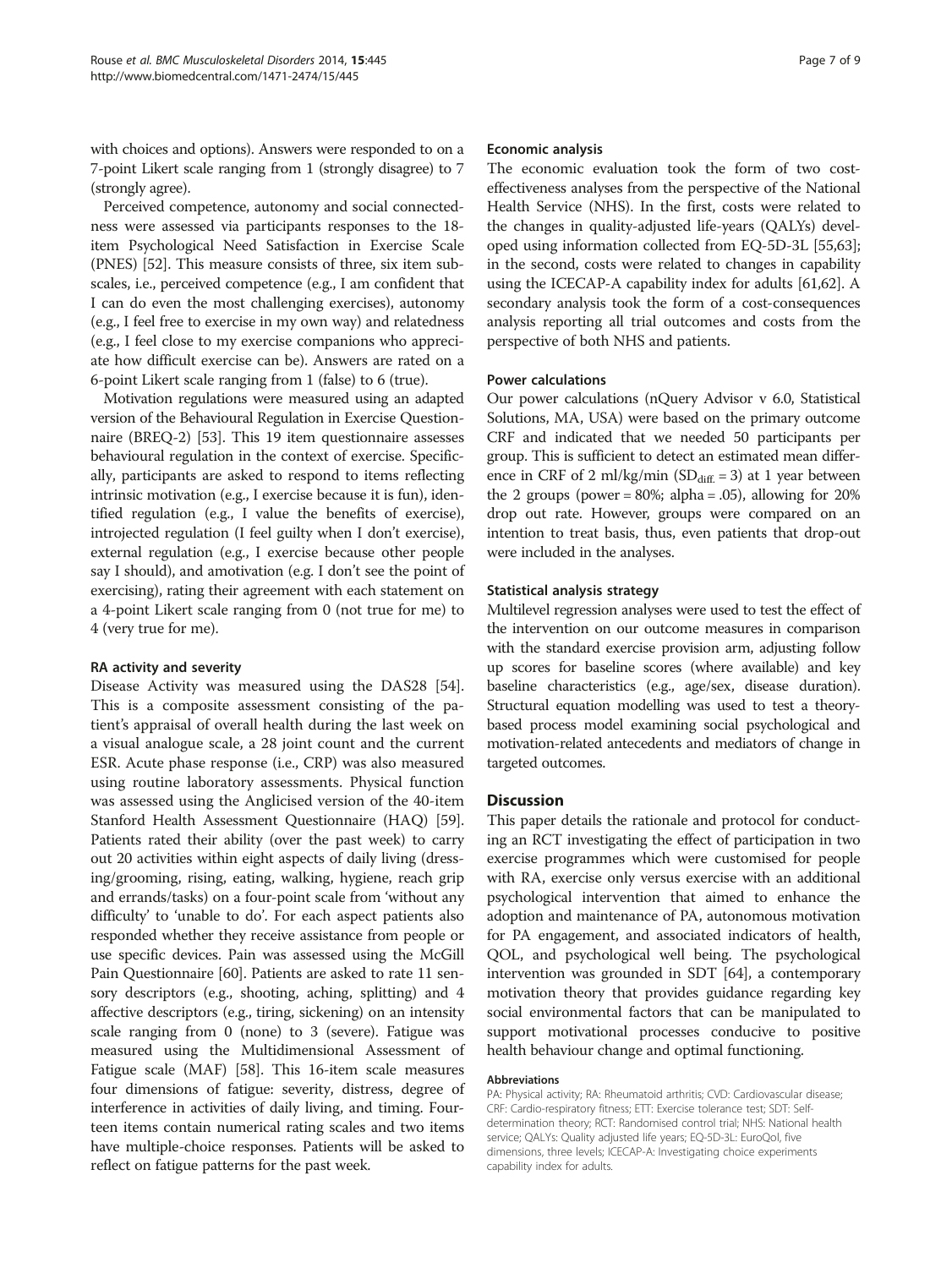#### <span id="page-7-0"></span>Competing interests

The authors declare that they have no competing interests.

#### Authors' contributions

JLD, GK, JWZ and GM conceived the study. JLD, GK, JWZ, GM, NN, PR and CY were involved with the design of the study and protocol development. XX led on the analytic strategy for determining cost effectiveness. PR managed the study and organized data collections with SF also contributing. PR conducted the psychological intervention. NN prepared the statistical plan. All authors read and approved the final manuscript.

#### Acknowledgements

We are grateful to the patients and exercise instructors for their engagement in this research project and to the Medical Research Council National Prevention Research Initiative for funding this work.

#### Author details

<sup>1</sup>Department of Health, University of Bath, Bath BA2 7AY, UK. <sup>2</sup>School of Sport, Exercise and Rehabilitation Sciences, University of Birmingham, Edgbaston, Birmingham B15 2TT, UK. <sup>3</sup>Institute of Sport, Faculty of Health, Education and WellBeing, University of Wolverhampton, Wolverhampton WV1 1LY, UK. <sup>4</sup>Department of Rheumatology, The Dudley Group NHS Foundation Trust, Russell's hall Hospital, Dudley DY1 2HQ, UK. <sup>5</sup>School of Psychology and Speech Pathology, Curtin University, Perth 6845, Western Australia. <sup>6</sup>School of Health and Population Sciences, University of Birmingham, Birmingham B15 2TT, UK. <sup>7</sup>Warwick Medical School, University of Warwick, Coventry CV4 7AL, UK.

#### Received: 25 November 2014 Accepted: 9 December 2014 Published: 19 December 2014

#### References

- 1. Lee DM, Weinblatt ME: Rheumatoid arthritis. Lancet 2001, 358:903-911.
- 2. Dickens C, McGowan L, Clark-Carter D, Creed F: Depression in rheumatoid arthritis: a systematic review of the literature with meta-analysis. Psychosom Med 2002, 64:52–60.
- 3. Treharne GJ, Lyons AC, Booth DA, Kitas GD: Psychological well-being across 1 year with rheumatoid arthritis: coping resources as buffers of perceived stress. Br J Health Psychol 2007, 12:323–345.
- Treharne GJ, Kitas GD, Lyons AC, Booth DA: Well-being in rheumatoid arthritis: the effects of disease duration and psychosocial factors. J Health Psychol 2005, 10:457–474.
- 5. Kitas GD, Erb N: Tackling ischaemic heart disease in rheumatoid arthritis. Rheumatology 2003, 42:607–613.
- 6. Kitas GD, Gabriel SE: Cardiovascular disease in rheumatoid arthritis: state of the art and future perspectives. Ann Rheum Dis 2010, 70:8–14.
- 7. Avina-Zubieta JA, Thomas J, Sadatsafavi M, Lehman AJ, Lacaille D: Risk of incident cardiovascular events in patients with rheumatoid arthritis: a meta-analysis of observational studies. Ann Rheum Dis 2012, 71:1524–1529.
- 8. Avina-Zubieta JA, Choi HK, Sadatsafavi M, Etminan M, Esdaile JM, Lacaille D: Risk of cardiovascular mortality in patients with rheumatoid arthritis: a meta-analysis of observational studies. Arthritis Rheum 2008, 59:1690–1697.
- Panoulas VF, Metsios GS, Pace AV, John H, Treharne GJ, Banks MJ, Kitas GD: Hypertension in rheumatoid arthritis. Rheumatology 2008, 47:1286–1298.
- 10. Toms TE, Panoulas VF, Smith JP, Douglas KMJ, Metsios GS, Stavropoulos-Kalinoglou A, Kitas GD: Rheumatoid arthritis susceptibility genes associate with lipid levels in patients with rheumatoid arthritis. Ann Rheum Dis 2011, 70:1025–1032.
- 11. Stevens RJ, Douglas KMJ, Saratzis AN, Kitas GD: Inflammation and atherosclerosis in rheumatoid arthritis. Exp Rev Mol Med 2005, 7:1–24.
- 12. Scrutinio D, Bellotto F, Lagioia R, Passantino A: Physical activity for coronary heart disease: cardioprotective mechanisms and effects on prognosis. Monaldi Arch Chest Dis 2005, 64:77–87.
- 13. Pedersen BK, Saltin B: Evidence for prescribing exercise as therapy in chronic disease. Scand J Med Sci Sports 2006, 16:3–63.
- 14. Metsios GS, Stavropoulos-Kalinoglou A, van Zanten JJCS, Treharne GJ, Panoulas VF, Douglas KMJ, Koutedakis Y, Kitas GD: Rheumatoid arthritis, cardiovascular disease and physical exercise: a systematic review. Rheumatology 2008, 47:239–248.
- 15. Cramp F, Hewlett S, Almeida C, Kirwan JR, Choy EH, Chalder T, Pollock J, Christensen R: Non-pharmacological interventions for fatigue in rheumatoid arthritis. Cochrane Database Syst Rev 2013, 23, CD008322.
- 16. Stavropoulos-Kalinoglou A, Metsios GS, Veldhuijzen van Zanten JJ, Nightingale P, Kitas GD, Koutedakis Y: Individualised aerobic and resistance exercise training improves cardiorespiratory fitness and reduces cardiovascular risk in patients with rheumatoid arthritis. Ann Rheum Dis 2013, 72:1819-1825.
- 17. Metsios GS, Stavropoulos-Kalinoglou A, Veldhuijzen van Zanten JJ, Nightingale P, Sandoo A, Dimitroulas T, Kitas GD, Koutedakis Y: Individualised exercise improves endothelial function in patients with rheumatoid arthritis. Ann Rheum Dis 2014, 73:748–751.
- 18. Law RJ, Markland DA, Jones JG, Maddison PJ, Thom JM: Perceptions of issues relating to exercise and joint health in rheumatoid arthritis: a UK-based questionnaire study. Musculoskelet Care 2013, 11:147–158.
- 19. Henchoz Y, Zufferey P, So A: Stages of change, barriers, benefits, and preferences for exercise in RA patients: a cross-sectional study. Scand J Rheumatol 2013, 42:136–145.
- 20. Sokka T, Hakkinen A, Kautiainen H, Maillefert JF, Toloza S, Hansen TM, Calvo-Alen J, Oding R, Liveborn M, Huisman M, Alten R, Pohl C, Cutolo M, Immonen K, Woolf A, Murphy E, Sheehy C, Quirke E, Celik S, Yazici Y, Tlustochowicz W, Kapolka D, Skakic V, Rojkovich B, Müller R, Stropuviene S, Andersone D, Drosos AA, Lazovskis J, Pincus T: Physical inactivity in patients with rheumatoid arthritis: data from twenty-one countries in a cross-sectional, international study. Arthritis Rheum 2008, 59:42–50.
- 21. Tierney M, Fraser A, Kennedy N: Physical activity in rheumatoid arthritis: a systematic review. J Phys Act Health 2012, 9:1036-1048.
- 22. Henriksen EJ: Invited review: effects of acute exercise and exercise training on insulin resistance. J Appl Physiol 2002, 93:788-796.
- 23. Duncan JJ, Farr JE, Upton SJ, Hagan RD, Oglesby ME, Blair SN: The effects of aerobic exercise on plasma-catecholamines and blood-pressure in patients with mild essential-hypertension. JAMA 1985, 254:2609–2613.
- 24. Wood PD, Stefanick ML, Williams PT, Haskell WL: The effects on plasma lipoproteins of a prudent weight-reducing diet, with or without exercise, in overweight men and women. N Engl J Med 1991, 325:461-466.
- 25. Edwards KM, Ziegler MG, Mills PJ: The potential anti-inflammatory benefits of improving physical fitness in hypertension. J Hypertens 2007, 25:1533–1542.
- 26. Stavropoulos-Kalinoglou A, Metsios GS, Veldhuijzen van Zanten JJ, Nightingale P, Kitas GD, Koutedakis Y: Individualised aerobic and resistance exercise training improves cardiorespiratory fitness and reduces cardiovascular risk in patients with rheumatoid arthritis. Ann Rheum Dis 2012, 72:1819–1825.
- 27. Biddle SJH, Mutrie N: Psychology of physical activity: determinants, well-being and interventions. Oxon: Routledge; 2008.
- 28. Michie S, Hardeman W, Fanshawe T, Prevost AT, Taylor L, Kinmonth AL: Investigating theoretical explanations for behaviour change: the case study of ProActive. Psychol Health 2008, 23:25–39.
- 29. Teixeira PJ, Carraça EV, Markland D, Silva MN, Ryan RM: Exercise, physical activity, and self-determination theory: a systematic review. Int J Behav Nutr Phys Act 2012, 9:78.
- 30. Ng JYY, Ntoumanis N, Thogersen-Ntoumani C, Deci EL, Ryan RM, Duda JL, Williams GC: Self-determination theory applied to health contexts: a meta-analysis. Perspect Psychol Sci 2012, 7:325–340.
- 31. Deci EL, Ryan RM: Handbook of self-determination research. Rochester, NY: University of Rochester Press; 2002.
- 32. Pelletier LG, Fortier MS, Vallerand RJ, Briere NM: Associations among perceived autonomy support, forms of self-regulation, and persistence: a prospective study. Motiv Emot 2001, 25:279–306.
- 33. Deci EL, Ryan RM: Intrinsic motivation and self-determination in human behaviour. New York: Plenum Publishing Company; 1985.
- 34. Williams GC, Gagne M, Ryan RM, Deci EL: Facilitating autonomous motivation for smoking cessation. Health Psychol 2002, 21:40–50.
- 35. Duda JL, Williams GC, Ntoumanis N, Daley A, Eves FF, Mutrie N, Rouse PC, Lodhia R, Blamey RV, Jolly K: Effects of a standard provision versus an autonomy supportive exercise referral programme on physical activity, quality of life and well-being indicators: a cluster randomised controlled trial. Int J Behav Nutr Phys Act 2014, 11:10.
- 36. Edmunds J, Ntoumanis N, Duda JL: Adherence and well-being in overweight and obese patients referred to an exercise on prescription scheme: a self-determination theory perspective. Psychol Sport Exerc 2007, 8:722–740.